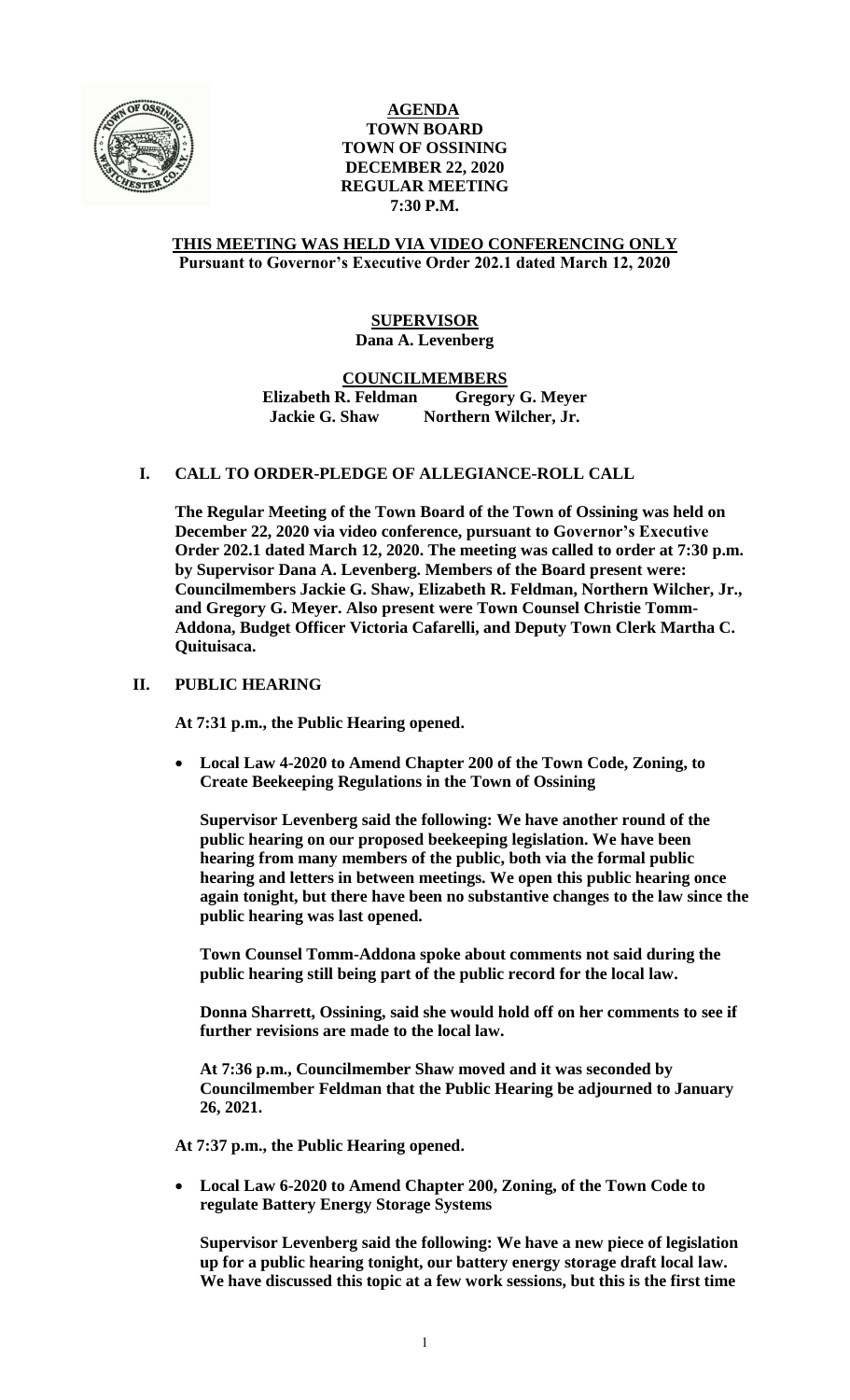**we will hear from the public on this local law. We have been working with the base model local law offered by NYSERDA with some tweaks to look similar to our Solar Energy Systems local law.**

**Town Counsel Tomm-Addona gave a summary of the local law.**

**Donna Sharrett, Ossining, spoke about being stronger with lighting in regard to battery energy storage systems. Mrs. Sharrett asked for the local law to specifically mention warm colored LED lights.** 

**Supervisor Levenberg spoke about looking over where battery energy storage systems will be allowed to be placed in regard to zoning and noise control.**

**At 7:46 p.m., Councilmember Feldman moved and it was seconded by Councilmember Wilcher that the Public Hearing be adjourned to January 26, 2021.**

# **III. DEPARTMENTAL REPORTS**

**Supervisor Levenberg presented Senior Nutrition Program Site Director Kathy Asaro with a proclamation in honor of her retirement and said the following:**

**Tonight, we have Kathy Asaro with us for what will be her last departmental report before the Town Board before she retires at the end of 2020! Before I hand over the Zoom mic to Kathy for her report, my Board colleagues and I want to take a moment to thank Kathy for her many years of service to the Town. Kathy has been an employee of the Town's Senior Nutrition Program for over 30 years, but even before then she was a volunteer for the program! Kathy was appointed as the director about 15 years ago, and her caring and warm attitude has truly shaped the program. Kathy and her team go above and beyond for all of Ossining's seniors, and their work undoubtedly gives peace of mind to families with aging parents, grandparents or relatives, who find themselves in need of food security or opportunities to socialize. We are grateful that Kathy has agreed to stay on part-time during the transition, so this is not truly a goodbye, but a "see you later!" In my back pocket I have … a proclamation for Kathy, lauding her for some of these many accomplishments and, adding on something special: we are declaring that December 30, or Kathy's last day before retirement, be deemed "Kathy Asaro Day" in the Town of Ossining! I hope everyone plans to celebrate! It's a truly deserving honor for someone who has given so much in service to the Ossining Community and our very special seniors for many, many years. Kathy, Congratulations. We wish you all the best with your family –we know they are very happy for this and now, you get to relax!**

**Director Asaro thanked the Town Board for being with her throughout her time as Senior Nutrition Program Site Director. She provided the Town Board with an update on the Senior Nutrition Program. During the summer, seniors had slowly been coming back to interact in person. However, that all stopped when Ossining moved into the yellow COVID-19 zone. Since then, the Senior Nutrition Program has been calling and using Facetime to connect with seniors. The Senior Nutrition Program has been delivering food to the seniors and send them Christmas cards. The seniors say that they are praying for everyone and hoping to come back to meet in person.**

**Councilmembers Feldman and Shaw thanked Director Asaro for her service with the seniors.**

**Councilmember Meyer thanked Director Asaro for all her hard work and wished for her to enjoy her retirement.**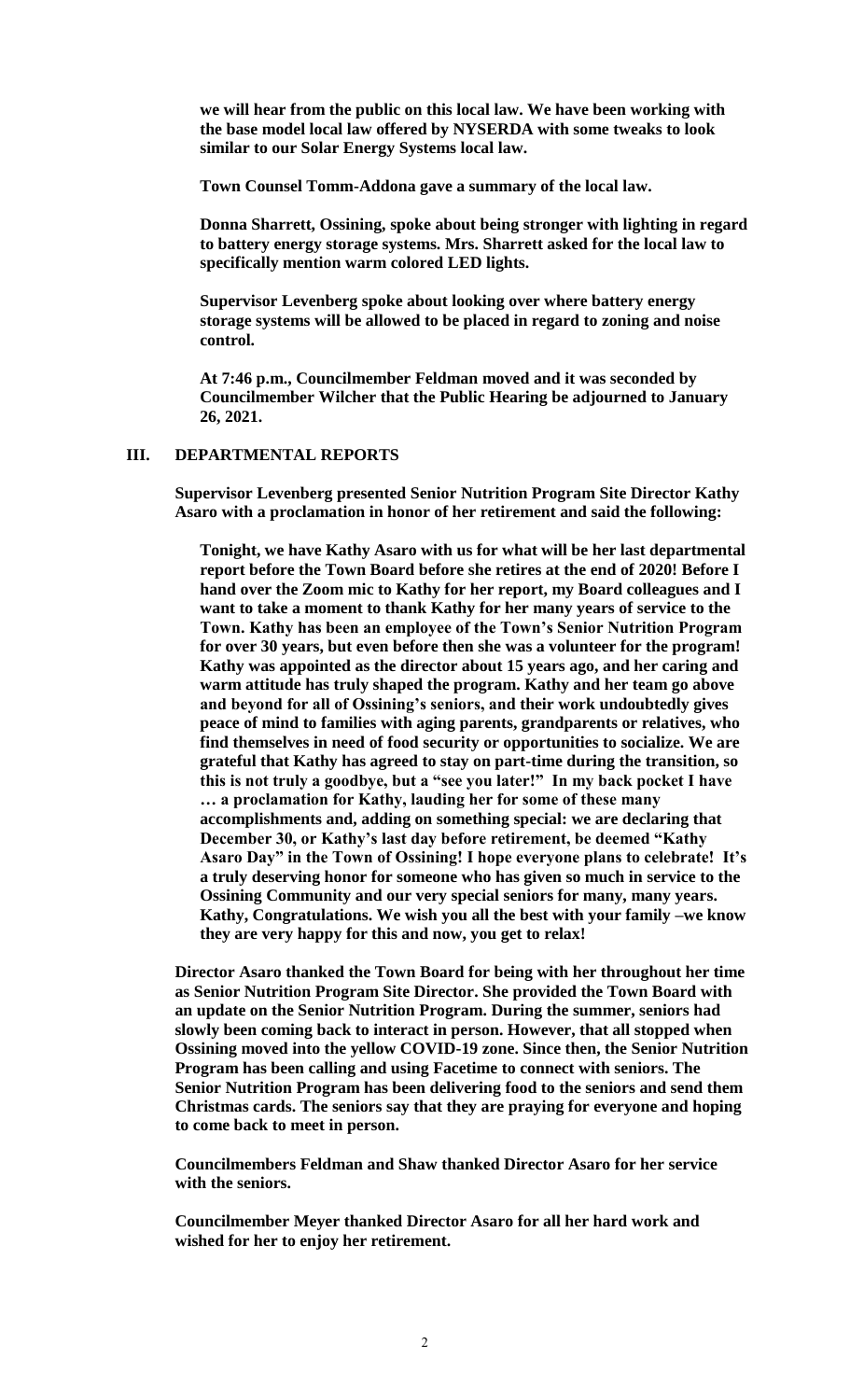**Councilmember Wilcher thanked Director Asaro for helping the seniors and congratulated her on her retirement.** 

### **IV. ANNOUNCEMENTS**

**Supervisor Levenberg announced the following:**

**We are winding down 2020, and very much looking ahead to 2021! I would like take a few moments to note some of the Town's accomplishments even during what has been truly a year like no other!**

**In March, like all other organizations across the world, we dove head first into our COVID response, and how to manage the needs of the community and Town staff as we navigated the first major public health crisis of most of our lives. We immediately began sharing updates and information out to the public, utilizing our web-blast with 2,000 plus subscribers, Facebook page which garnered 326 new followers this year, and closed Town offices to the public. We facilitated work from home for our non-essential staff, and implemented safety protocols for our essential staff including staggered shifts at the beginning of the pandemic, shifting to mask wearing, air purifiers, socially distanced workspaces, and regular cleanings as we became more familiar with the nature of the virus. To date, we are not aware of any employees who became sick with COVID-19 as a result of an exposure on the job. We continue to remind our employees of best practices on and off the job, especially as we round out the holiday season.** 

**We oversaw the distribution of 17,000 masks to emergency service personnel, local businesses, vulnerable populations, and others. We also distributed hand sanitizer from New York State, that yes, first arrived via National Guard personnel in early March – definitely a sight none of us ever expected to see! As I am sure you all know, Ossining was designated a yellow zone in late November, and we have worked closely with our State, County, and Local partners to facilitate increased testing in Ossining to combat the spread of the virus. We have participated in close to 70 calls with County Executive George Latimer and his team with other municipal officials to address the pandemic and other pressing issues over the past nine months.** 

**Nine months ago, we had no idea what was in front of us, or what the rest of the year would hold. Everything just shut down, but slowly, things started to open up again and opportunities arose to continue some of our priority projects through 2020. There were even a few silver linings, which made these projects more successful in our new do-everything-from-home environment.** 

**Our Food Scrap program kicked off in February, with over 2,000 unique visitors to the site, and 300 mailing list subscribers and program participants. For several months now, the Ossining community has been filling close to 12 65 gallon toters of compostable material each week! More people staying at home and eating at home, versus commuting, means more food scraps!**

**Our Community Equity Task Force took on new meaning in 2020, following calls for social justice across the country after the senseless deaths of people of color, like George Floyd, Breonna Taylor, and unfortunately, many others. This task force currently has 60 members, representing the Ossining community as a whole – from current or former Ossining High School students, members of the faith community, Ossining NAACP, residents of the Unincorporated Town and both Villages, and so many more. A survey was released this fall to gauge community interest and need in the Task Force's goals, which received 187 responses. We plan to share the results of the survey early in the New Year as we craft a path forward with the task force to address these most pressing issues.**

**We participated once again in LiveOnNY's Organ Donor Enrollment Day, shifting to what we think is the very first ever Zoom-a-Thon! Our Facebook Live Zoom-a-thon received 3.1 thousand views and LiveOnNY saw a 150% jump in**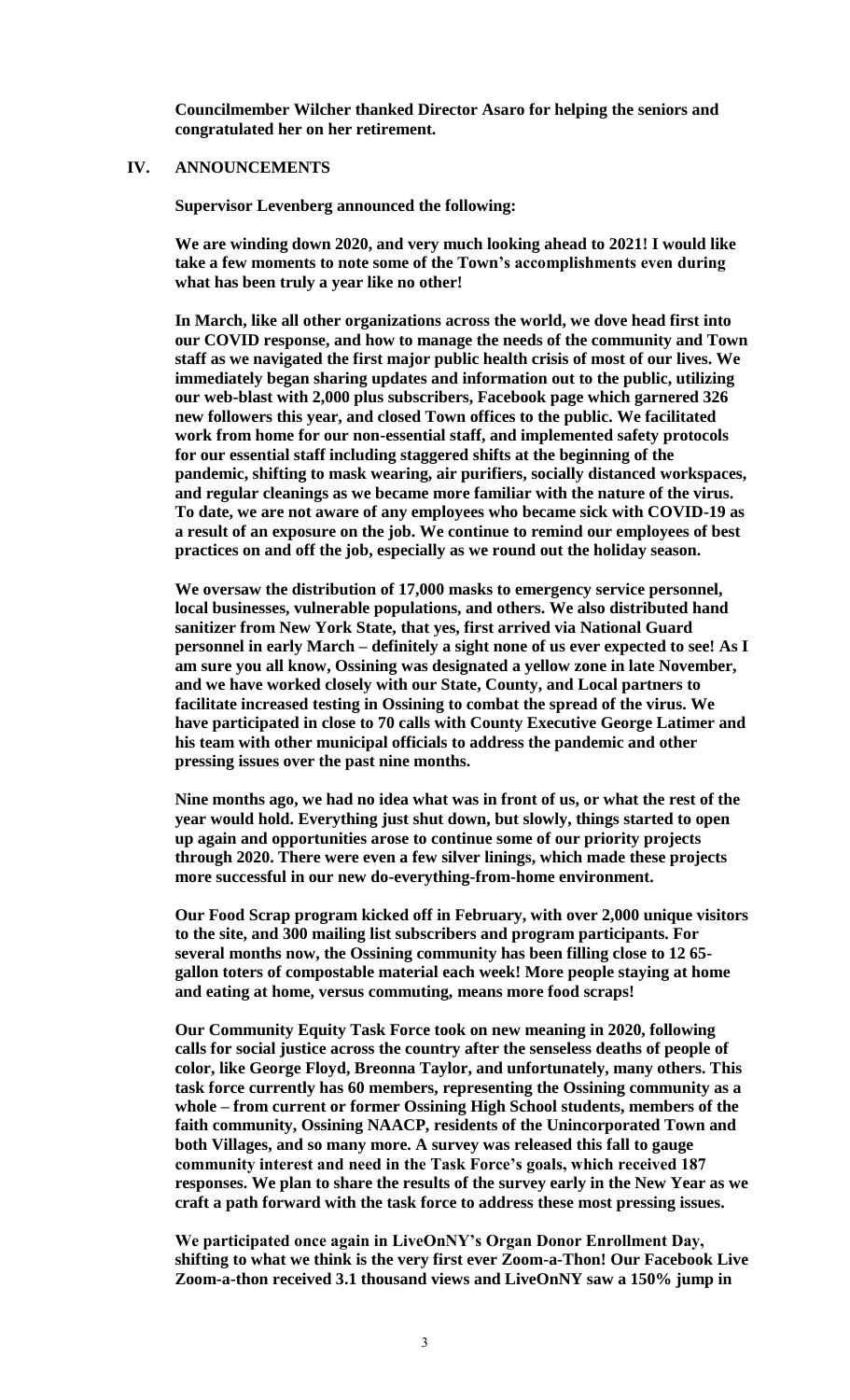**online donor enrollments in their service area -- the NY metropolitan area, with Westchester County delivering a 270% increase in enrollments on Organ Donor Enrollment Day in October. Organ and tissue donation has taken on a new importance in the COVID-19 pandemic, with some victims of the virus needing lifesaving transplants to survive and thrive. We believe this effort gave hope to the thousands of New Yorkers and their families waiting for a lifesaving transplant, even during our most challenging year.** 

**Most recently, our grant funded Comprehensive Plan –named Sustainable Ossining -- kicked off in early 2020, with public engagement beginning in November. We had 90 participants on our first public engagement session via Zoom – attendance we know we would never see on a weekday night at the library! We also published a survey as a follow up to the public meeting and have received to date 341 responses! Although the survey was set to close on December 20, we are keeping it open a little longer through January 1 to see if we can attract a few more respondents.** 

**And finally, we often spend some time at the end of the year recounting the grant funds we applied for and won in that year. Unfortunately, this year, not many grant opportunities were opened due to a lack of funding at the State and Federal level as a result of the pandemic. Nevertheless, we got some good news last week that we had been awarded \$33,750 in grant funding for tree maintenance in some of our Town parks from New York State DEC's Urban and Community Forestry grant program. This program has been a great partner to the Town in the past, so we are excited to continue this relationship to benefit the Ossining community and our environmental assets. We also had a call earlier in the day with folks from FEMA as we try to recoup expenses associated with our response to Tropical Storm Isaias—a two hour storm that packed a serious punch. Fingers crossed.**

**What a year! We have much on the horizon in 2021, so we hope you will continue to follow along with our Town Board meetings, Facebook and Instagram posts, e-mail blasts and more as we get going on an exciting year. Between the continuation of our conversations on the Comp Plan, hopefully finally seeing our new senior electric bus get delivered, McCarthy Drive repaving, finishing the Superintendent's Cottage restoration at Dale Cemetery, undertaking capital projects throughout the Town, connecting our open spaces, launching our Parks Stewardship Volunteer Program, and so much more, we are excited for what the future holds and for how we can continue to be there for our residents and businesses, and protect our assets while looking for ways to make quality of life here even better, safer, healthier and more fun.**

**Before I close my announcements, I would like to strongly urge the Ossining community to heed the warnings of the public health community and avoid travel or gatherings during the Christmas and New Year's holidays. The CDC, State and County Departments of Health urge us all to limit holiday gatherings to just those within our immediate household. We know not everyone followed these directives during Thanksgiving, and unfortunately, we are now living the consequences. I am seeing locally, like what has been shared on the State and Federal levels, that the cases now are showing up in single-family homes, instead of congregate care facilities like nursing homes. So please, stay home, celebrate with those you live with, and visit virtually with those you cannot see in person. We can all do our part to slow the spread of COVID-19, and with the vaccine already being distributed, there is definitely an end in sight so we sure hope we can celebrate big time in 2021!** 

**And finally, please mark your calendars for the 2021 Inauguration of Elected Officials which will take place via Zoom on Friday, January 1 at 12noon. All are welcome as we congratulate our newly elected or re-elected local leaders, including Assemblywoman Sandy Galef, Town Justice-elect Jeff Gasbarro, and Village of Ossining Mayor-elect Rika Levin, Trustee Manuel Quezada, and Trustee-elect Dana White. We normally enjoy this annual event in person at the**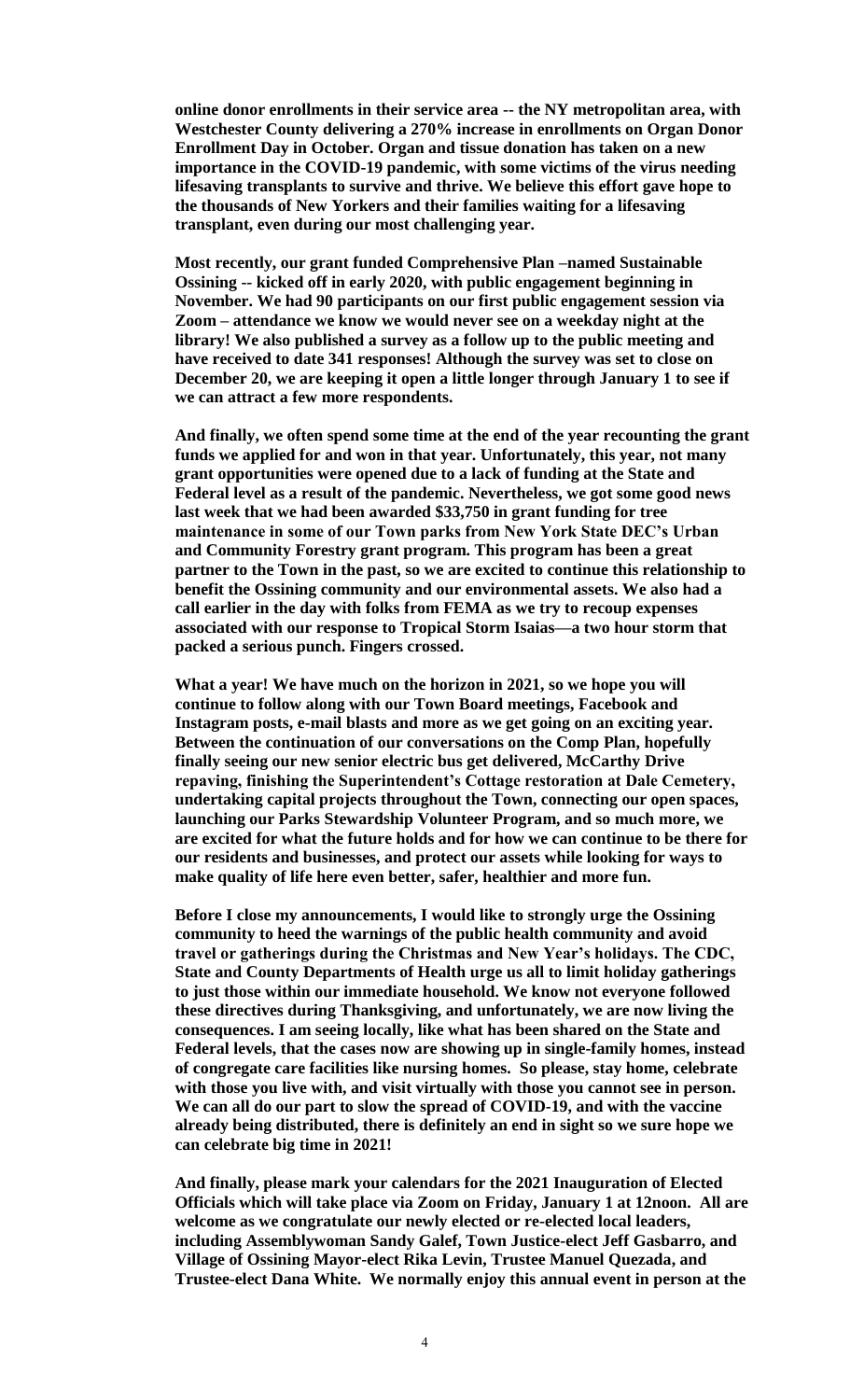**Community Center, but this year, as with everything, we will be adjusting to Zoom. Please join us!**

**Councilmember Feldman thanked everyone who donated to the Ossining Boat and Canoe toy drive.**

**V. LIAISON REPORTS**

## **VI. PUBLIC COMMENT ON AGENDA ITEMS**

### **VII. BOARD RESOLUTIONS**

### **A. Approval of Minutes—Regular Meeting – December 8, 2020**

**Councilmember Wilcher moved and it was seconded by Councilmember Feldman that the following resolution be approved.**

**Resolved, that the Town Board of the Town of Ossining hereby approves the December 8, 2020 minutes of the Regular Meeting as presented.**

**Motion: Carried**

### **B. Approval of Voucher Detail Report**

**Councilmember Wilcher moved and it was seconded by Councilmember Shaw that the following resolution be approved.**

**Resolved, that the Town Board of the Town of Ossining hereby approves the Voucher Detail Report dated December 22, 2020 in the amount of \$839,546.80.**

**Motion: Carried**

# **C. TAX CERTIORARI - Briarcliff Station vs. Town of Ossining**

**Councilmember Feldman moved and it was seconded by Councilmember Wilcher that the following resolution be approved.**

**WHEREAS, proceedings pursuant to Article 7 of the Real Property Tax Law of the State of New York were instituted by Briarcliff Station against The Town of Ossining, New York to review the tax assessments made on Petitioner's property located at 75 North State Road, Village of Briarcliff Manor, New York 10510 in The Town of Ossining, N.Y., and designated on the tax assessment map of The Town of Ossining as Section 98.10, Block 2, Lot 32; and also for Petitioner's property located on North State Road, Village of Briarcliff Manor, N.Y. 10510 and designated on the tax assessment map of The Town of Ossining as Section 98.10, Block 2, Lot 33 for Tax Assessment Years 2015-2019; which proceedings are now pending in the Supreme Court of the State of New York, County of Westchester, under Index Nos. 66567/15; 64346/16; 65535/17; 65835/18, and 66376/19; and** 

**WHEREAS, the above Petitioner has agreed to a compromise and settlement of such proceedings, subject to the approval of the Town Board, correcting and reducing the assessed valuation of its real property and improvements, as follows:**

**75 North State Road, Village of Briarcliff Manor, N.Y. 10510** 

**Section 98.10, Block 2, Lot 32**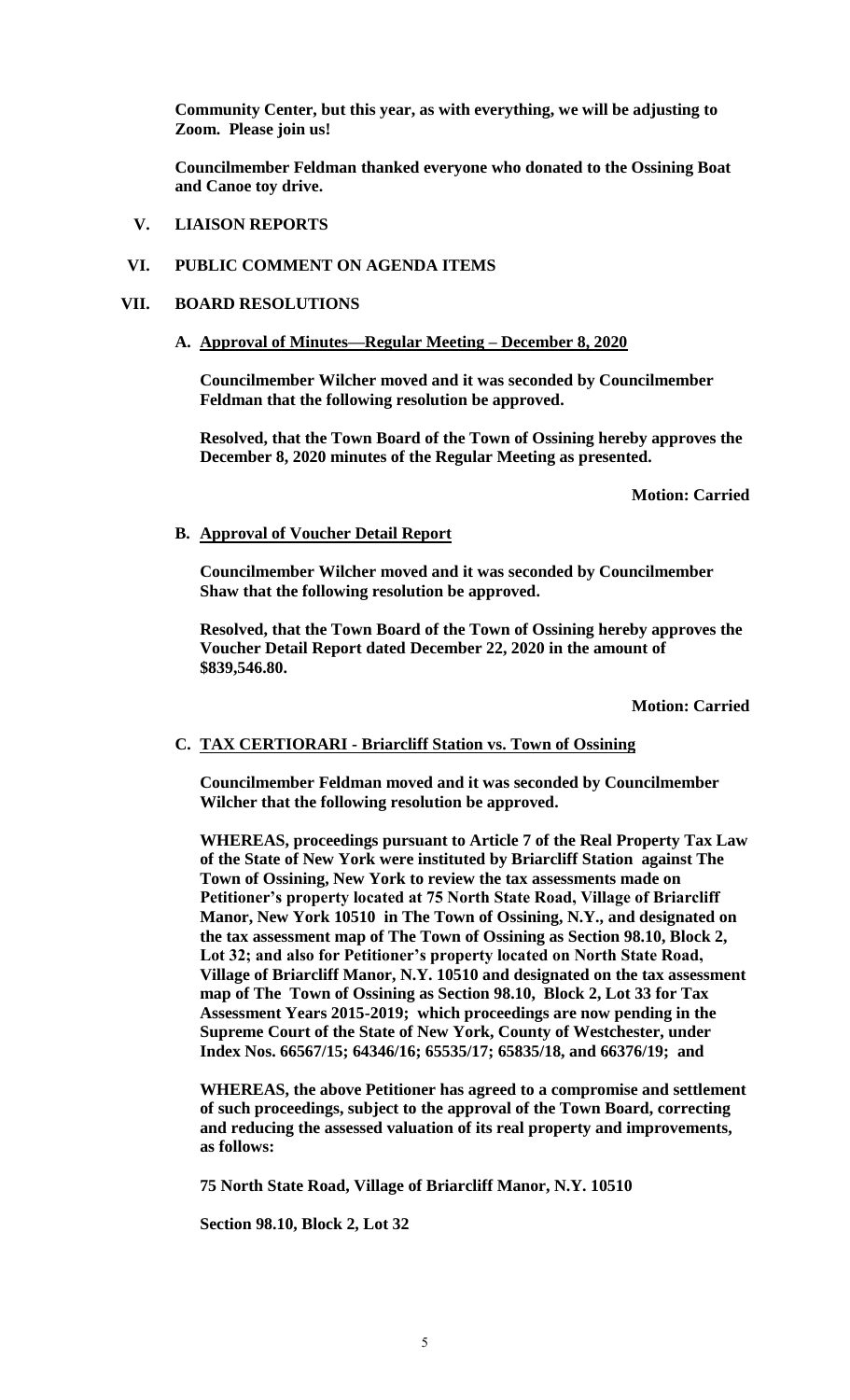| <b>Assessment Year Tax ID No.</b> |            | <b>Original Assessed Value</b> | Reduction | <b>Final Assessed Value</b> |
|-----------------------------------|------------|--------------------------------|-----------|-----------------------------|
| 2015                              | 98.10-2-32 | \$37,100                       | \$2.500   | \$34,600                    |
| 2016                              | 98.10-2-32 | \$913,100                      | \$295,800 | \$617,300                   |
| 2017                              | 98.10-2-32 | \$913,100                      | \$270,800 | \$642,300                   |
| 2018                              | 98.10-2-32 | \$671,900                      | \$36,800  | \$635,100                   |
| 2019                              | 98.10-2-32 | \$671,900                      | \$61,800  | \$610,100                   |
|                                   |            |                                |           |                             |

**and**

**North State Road, Village of Briarcliff Manor, N.Y. 10510**

#### **Section 98.10, Block 2, Lot 33**

| <b>Assessment Year</b> |            | Tax ID. No. Original Assessed Value Reduction |     | <b>Final Assessed Value</b> |  |
|------------------------|------------|-----------------------------------------------|-----|-----------------------------|--|
| 2015                   | 98.10-2-33 | \$10,400                                      | \$0 | \$10,400                    |  |
| 2016                   | 98.10-2-33 | \$182,700                                     | \$0 | \$182,700                   |  |
| 2017                   | 98.10-2-33 | \$182,700                                     | \$0 | \$182,700                   |  |
| 2018                   | 98.10-2-33 | \$189,900                                     | \$0 | \$189,900                   |  |
| 2019                   | 98.10-2-33 | \$189,900                                     | \$0 | \$189,900                   |  |

**WHEREAS, any and all refunds necessitated by said settlement will be made without interest; and** 

**WHEREAS, the Town Board, upon the recommendation of the Assessor, concurred by The Counsel to The Town, finds the proposed settlement appropriate and in the best interest of the Town of Ossining; now therefore it is**

**RESOLVED, that settlement of the proceedings, on the terms set forth herein, is hereby accepted and approved, subject to the approval of the Supreme Court, Westchester County, wherein such proceedings are pending; and it is further**

**RESOLVED, that The Counsel to The Town is hereby authorized and directed to procure and execute any documents necessary to effectuate such settlement; and it is further**

**RESOLVED, subject to the approval of the Supreme Court, Westchester County, that the Assessor is authorized and directed to make the changes and corrections to the individual unit assessment on the tax assessment roll of the Town of Ossining, which will be ordered pursuant to the Consent Judgment to be entered in accordance with the terms of this settlement, and the Receiver of Taxes is authorized and directed to process and pay the refund of Town of Ossining taxes estimated to be \$ 530.48, which will be ordered pursuant to said Consent Judgment.** 

**Supervisor Levenberg said the following in regard to the resolution: I know the agenda looks long, but we have a handful of tax certioraris resolutions on this evening. Thanks to our Assessor Fernando Gonzalez and his team, as well as Town Prosecutor Steve Dewey for negotiating these terms on behalf of the Town, always with the interest of the taxpayers in mind!!**

**Motion: Carried**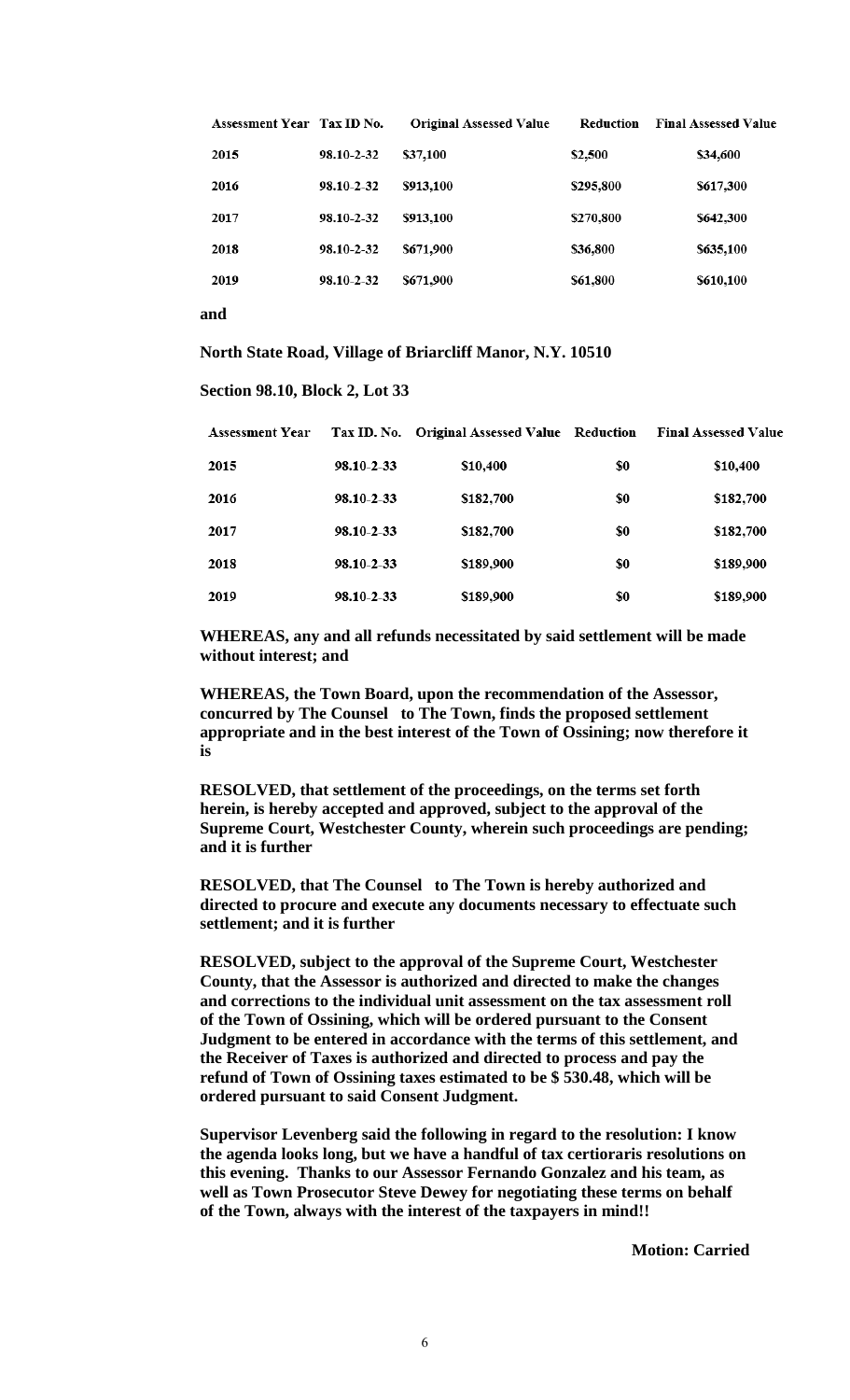## **D. TAX CERTIORARI - Parkview Apartments Corporation vs. Town of Ossining**

**Councilmember Shaw moved and it was seconded by Councilmember Feldman that the following resolution be approved.**

**WHEREAS, proceedings pursuant to Article 7 of the Real Property Tax Law of the State of New York were instituted by Parkview Apartments Corporation against The Town of Ossining, New York to review the tax assessments made on Petitioner's property located at 117-121 South Highland Avenue, Village of Ossining in The Town of Ossining, N.Y. 10562 and designated on the tax assessment map of The Town of Ossining as Section 97.11, Block 2, Lot 82 for 117-121 South Highland Avenue, and designated on the tax assessment map of The Town of Ossining as Section 97.12, Block 1, Lot 7 for Holbrook Road, Village of Ossining in The Town of Ossining, N.Y. 10562 for Tax Assessment Year 2020; which proceedings are now pending in the Supreme Court of the State of New York, County of Westchester, under Index No. 61494/20; and** 

**WHEREAS, the above Petitioner has agreed to a compromise and settlement of such proceedings, subject to the approval of the Town Board, correcting and reducing the assessed valuation of its real property and improvements, as follows:**

**117-121 South Highland Avenue, Village of Ossining, N.Y. 10562** 

**Section 97.11, Block 2, Lot 82**

| Assessment Year Tax ID No. |            | <b>Original Assessed Value</b> |             | <b>Reduction</b> Final Assessed Value |
|----------------------------|------------|--------------------------------|-------------|---------------------------------------|
| <b>2020</b>                | 97.11-2-82 | \$21,932,500                   | \$1,112,530 | \$20,819,970                          |

**and**

**Parkview Apartments Corporation Holbrook Road Village of Ossining, N.Y. 10562**

**Section 97.12, Block 1, Lot 7** 

Tax ID. No. Original Assessed Value Reduction **Assessment Year Final Assessed Value** 

| 2020 | $97.12 - 1 - 7$ \$318,100 | \$0 | \$318,100 |
|------|---------------------------|-----|-----------|
|      |                           |     |           |

**WHEREAS, any and all refunds necessitated by said settlement will be made without interest; and** 

**WHEREAS, the Town Board, upon the recommendation of the Assessor, concurred by The Counsel to The Town, finds the proposed settlement appropriate and in the best interest of the Town of Ossining; now therefore it is**

**RESOLVED, that settlement of the proceedings, on the terms set forth herein, is hereby accepted and approved, subject to the approval of the Supreme Court, Westchester County, wherein such proceedings are pending; and it is further**

**RESOLVED, that The Counsel to The Town is hereby authorized and directed to procure and execute any documents necessary to effectuate such settlement; and it is further**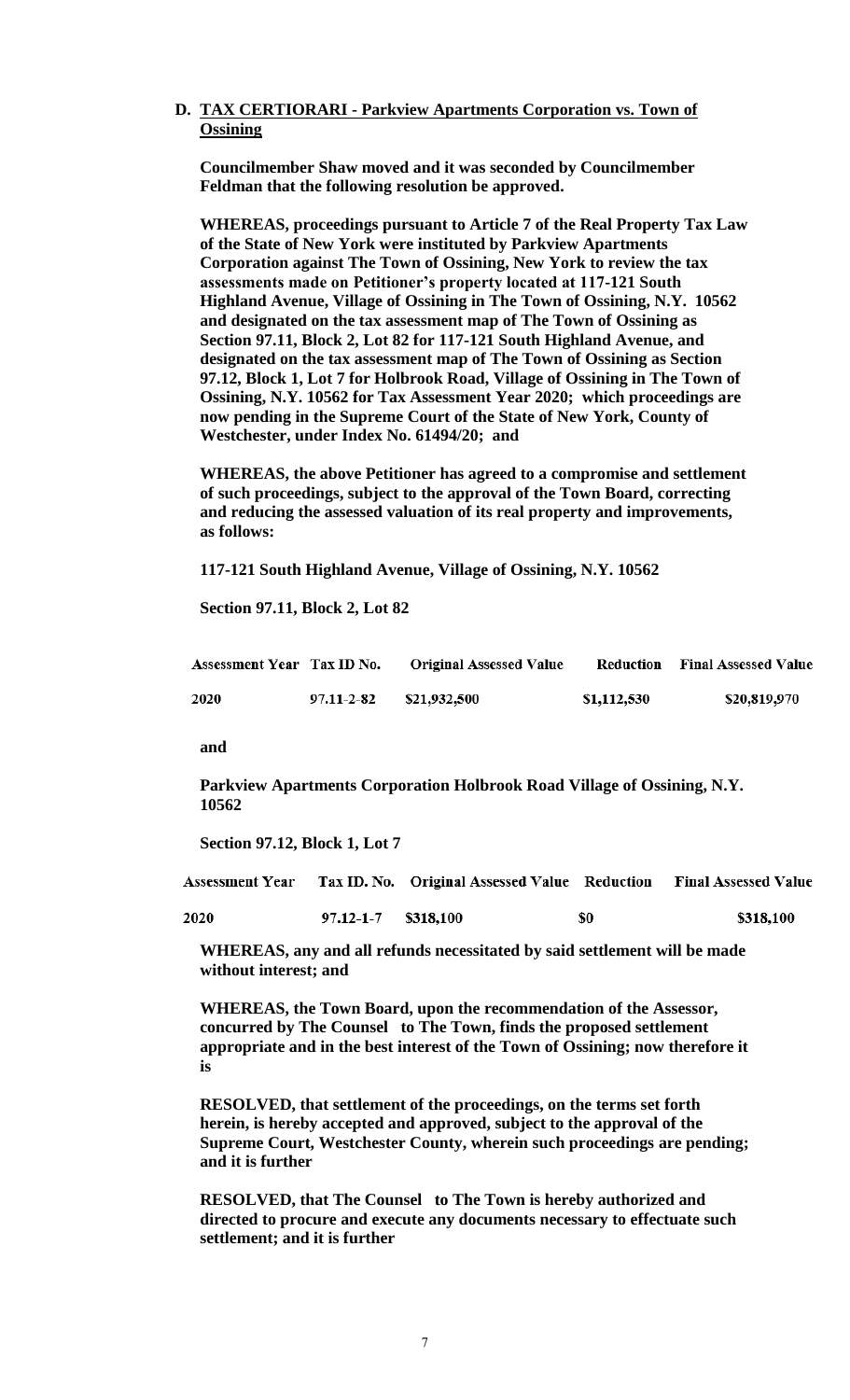**RESOLVED, subject to the approval of the Supreme Court, Westchester County, that the Assessor is authorized and directed to make the changes and corrections to the individual unit assessment on the tax assessment roll of the Town of Ossining, which will be ordered pursuant to the Consent Judgment to be entered in accordance with the terms of this settlement, and the Receiver of Taxes is authorized and directed to process and pay the refund of Town of Ossining taxes estimated to be \$ 2,799.34, which will be ordered pursuant to said Consent Judgment.** 

**Motion: Carried**

### **E. TAX CERTIORARI - Central Westchester Business Park Co. No. 5, LLC vs. Town of Ossining**

**Councilmember Wilcher moved and it was seconded by Councilmember Shaw that the following resolution be approved.**

**WHEREAS, proceedings pursuant to Article 7 of the Real Property Tax Law of the State of New York were instituted by Central Westchester Business Park Co. No. 5, LLC against The Town of Ossining, New York to review the tax assessments made on Petitioner's property located at 500 Executive Boulevard in The Town of Ossining, N.Y. 10562, and designated on the tax assessment map of The Town of Ossining as Section 80.20, Block 1, Lot 18 for Tax Assessment Years 2016-2017; which proceedings are now pending in the Supreme Court of the State of New York, County of Westchester, under Index Nos.64471/16 and 66534/17; and** 

**WHEREAS, the above Petitioner has agreed to a compromise and settlement of such proceedings, subject to the approval of the Town Board, correcting and reducing the assessed valuation of its real property and improvements, as follows:**

**500 Executive Boulevard, Town of Ossining, N.Y. 10562** 

**Section 80.20, Block 1, Lot 18**

| Assessment Year Tax ID No. |                  | <b>Original Assessed Value</b> | Reduction | <b>Final Assessed Value</b> |
|----------------------------|------------------|--------------------------------|-----------|-----------------------------|
| 2016                       | $80.20 - 1 - 18$ | \$2,323,400                    | \$123,400 | \$2,200,000                 |
| 2017                       | $80.20 - 1 - 18$ | \$2,323,400                    | \$123,400 | \$2,200,000                 |

**WHEREAS, any and all refunds necessitated by said settlement will be made without interest; and** 

**WHEREAS, the Town Board, upon the recommendation of the Assessor, concurred by The Counsel to The Town, finds the proposed settlement appropriate and in the best interest of the Town of Ossining; now therefore it is**

**RESOLVED, that settlement of the proceedings, on the terms set forth herein, is hereby accepted and approved, subject to the approval of the Supreme Court, Westchester County, wherein such proceedings are pending; and it is further**

**RESOLVED, that The Counsel to The Town is hereby authorized and directed to procure and execute any documents necessary to effectuate such settlement; and it is further**

**RESOLVED, subject to the approval of the Supreme Court, Westchester County, that the Assessor is authorized and directed to make the changes and corrections to the individual unit assessment on the tax assessment roll of the Town of Ossining, which will be ordered pursuant to the Consent**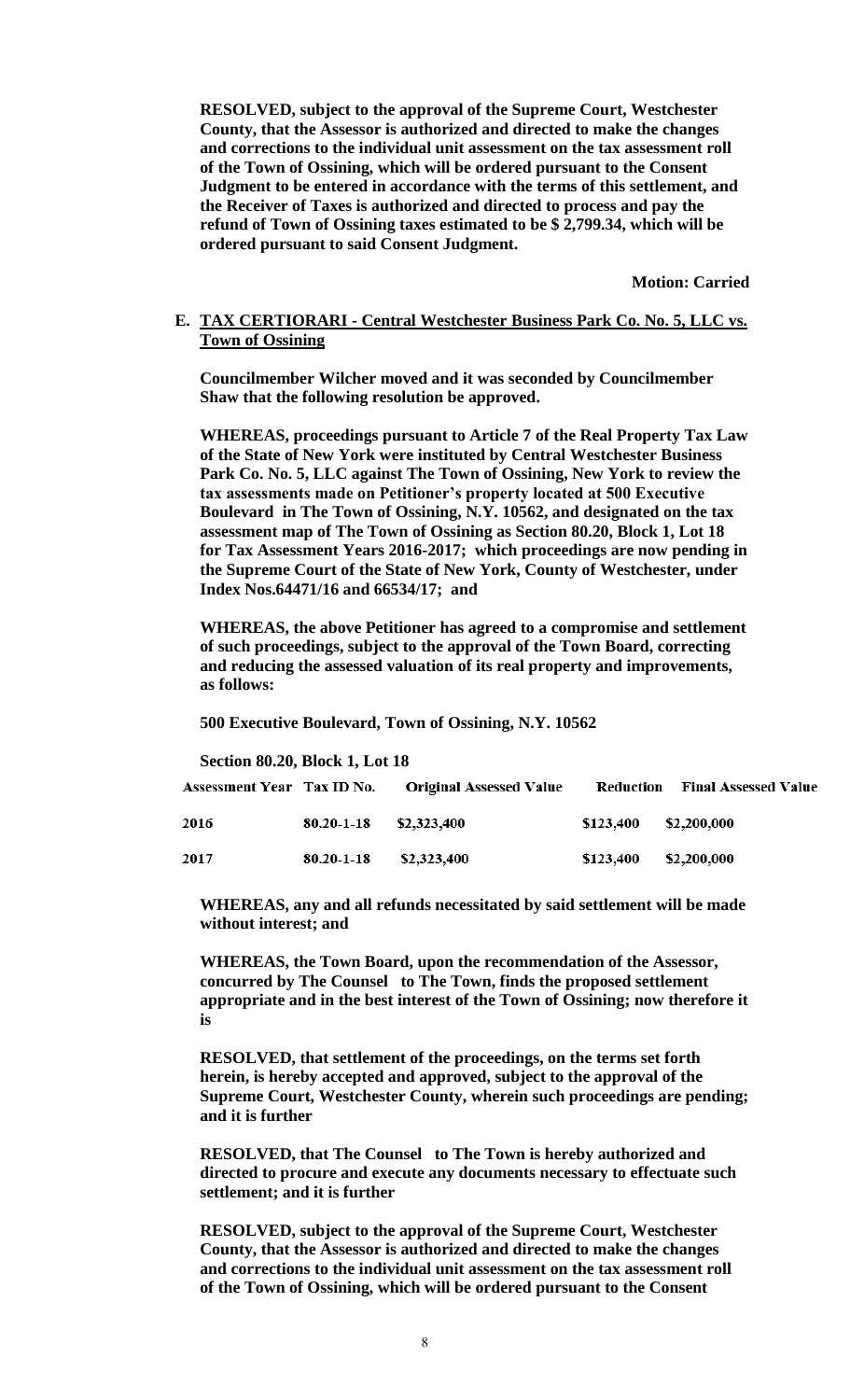**Judgment to be entered in accordance with the terms of this settlement, and the Receiver of Taxes is authorized and directed to process and pay the refund of Town of Ossining taxes estimated to be \$ 1,953.01, which will be ordered pursuant to said Consent Judgment.** 

**Motion: Carried**

#### **F. TAX CERTIORARI- T5@ New York, LLC vs. Town of Ossining**

**Councilmember Wilcher moved and it was seconded by Councilmember Shaw that the following resolution be approved.**

**WHEREAS, proceedings pursuant to Article 7 of the Real Property Tax Law of the State of New York were instituted by T5@New York, LLC, against The Town of Ossining, New York to review the tax assessments made on Petitioner's property located at 600 Albany Post Road in The Town of Ossining, N.Y. 10562, and designated on the tax assessment map of The Town of Ossining as Section 104.11, Block 1, Lot 40 for Tax Assessment Years 2014-2020; which proceedings are now pending in the Supreme Court of the State of New York, County of Westchester, under Index Nos.66109/14; 66571/15; 64356/16; 65509/17; 65829/18; 66535/19; and 60986/20; and** 

**WHEREAS, the above Petitioner has agreed to a compromise and settlement of such proceedings, subject to the approval of the Town Board, correcting and reducing the assessed valuation of its real property and improvements, as follows:**

**600 Albany Post Road, Town of Ossining, N.Y. 10562** 

**Section 104.11, Block 1, Lot 40**

| Assessment Year Tax ID No. |                   | <b>Original Assessed Value</b> | Reduction   | <b>Final Assessed Value</b> |
|----------------------------|-------------------|--------------------------------|-------------|-----------------------------|
| 2014                       | $104.11 - 1 - 40$ | \$522,100                      | \$0         | \$522,100                   |
| 2015                       | 104.11-1-40       | \$339,000                      | \$0         | \$339,000                   |
| 2016                       | 104.11-1-40       | \$5,048,700                    | \$1,548,700 | \$3,500,000                 |
| 2017                       | 104.11-1-40       | \$3,999,500                    | \$499,500   | \$3,500,000                 |
| 2018                       | 104.11-1-40       | \$4,173,400                    | \$1,073,400 | \$3,100,000                 |
| 2019                       | 104.11-1-40       | \$4,173,400                    | \$1,073,400 | \$3,100,000                 |
| 2020                       | 104.11-1-40       | \$4,173,400                    | \$1,073,400 | \$3,100,000                 |

**WHEREAS, any and all refunds necessitated by said settlement will be made without interest; and** 

**WHEREAS, the Town Board, upon the recommendation of the Assessor, concurred by The Counsel to The Town, finds the proposed settlement appropriate and in the best interest of the Town of Ossining; now therefore it is**

**RESOLVED, that settlement of the proceedings, on the terms set forth herein, is hereby accepted and approved, subject to the approval of the Supreme Court, Westchester County, wherein such proceedings are pending; and it is further**

**RESOLVED, that The Counsel to The Town is hereby authorized and directed to procure and execute any documents necessary to effectuate such settlement; and it is further**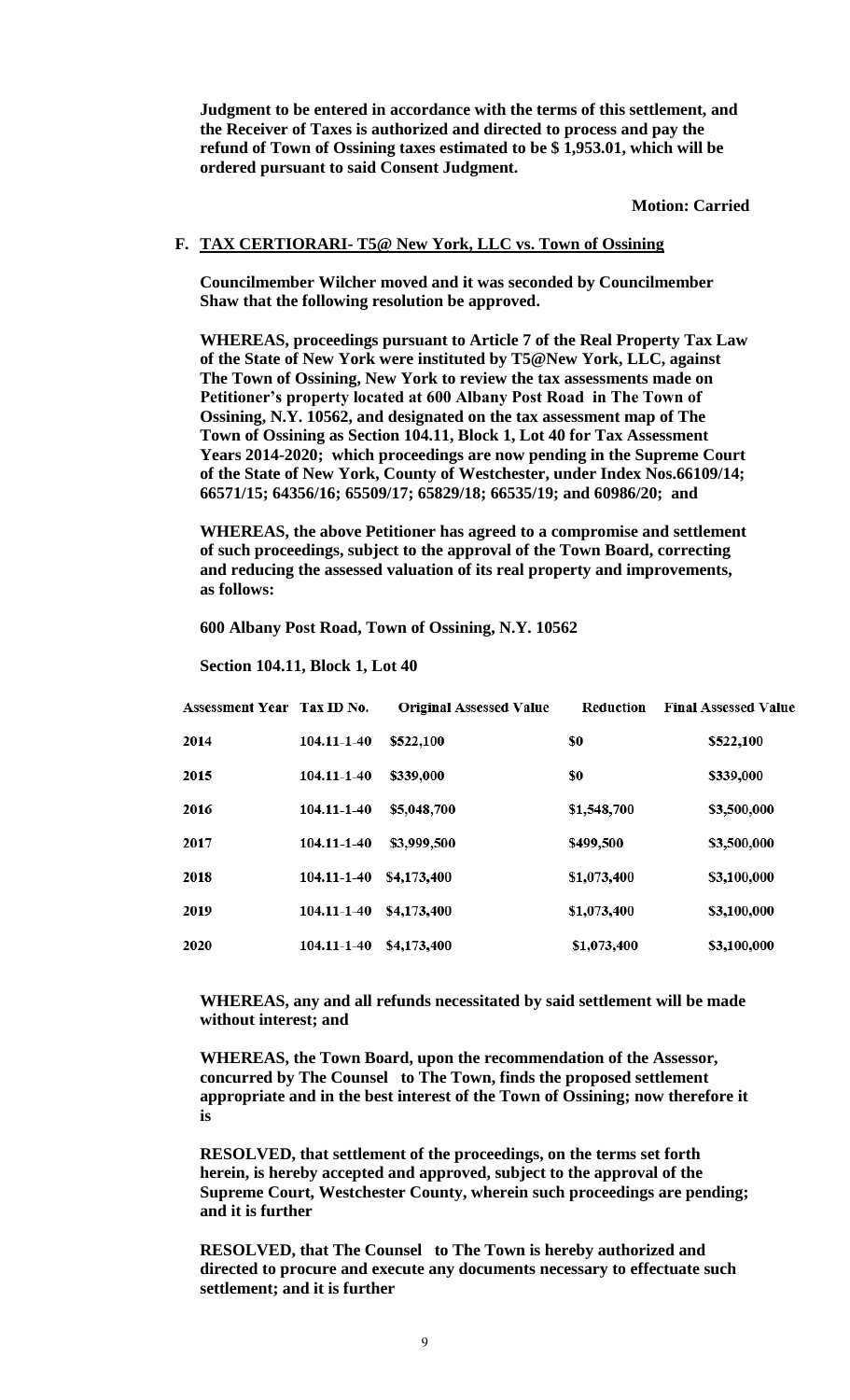**RESOLVED, subject to the approval of the Supreme Court, Westchester County, that the Assessor is authorized and directed to make the changes and corrections to the individual unit assessment on the tax assessment roll of the Town of Ossining, which will be ordered pursuant to the Consent Judgment to be entered in accordance with the terms of this settlement, and the Receiver of Taxes is authorized and directed to process and pay the refund of Town of Ossining taxes estimated to be \$ 3,152.42, which will be ordered pursuant to said Consent Judgment.** 

**Motion: Carried**

## **G. Personnel – Resignation for Retirement**

**Councilmember Wilcher moved and it was seconded by Councilmember Feldman that the following resolution be approved.**

**Resolved, that the Town Board of the Town of Ossining hereby accepts, with regret, the resignation of Kathy Asaro, Nutrition Site Manager, from the Town Senior Nutrition Program, effective December 31, 2020, for purposes of retirement.**

**Supervisor Levenberg said the following in regard to the resolution: Yes, unfortunately, we do need to accept Kathy's resignation for retirement! WITH REGRET! Thank you, again, Kathy for all your years of service to the Town, and please remember to celebrate Kathy Asaro day next week!**

**Motion: Carried**

## **VIII. CORRESPONDENCE TO BE RECEIVED AND FILED**

**Councilmember Shaw moved and it was seconded by Councilmember Feldman that the following resolution be approved.**

**Resolved, that the Town Board of the Town of Ossining hereby accepts the following correspondence:**

- **Town Planning Board Minutes 10/21/20**
- **Town Planning Board Minutes 11/18/20**

**Motion: Carried**

#### **IX. VISITOR RECOGNITION**

*Visitors shall be accorded one (1) four (4) minute opportunity to speak*

## **X. ADJOURNMENT**

**At 8:20 P.M., Councilmember Wilcher motioned to adjourn to Executive Session for personnel, advice of counsel, and contracts and Councilmember Shaw seconded.** 

**Motion Carried: Unanimously**

**At 8:59 P.M., Councilmember Shaw motioned to leave Executive Session and Councilmember Wilcher seconded.**

**Motion Carried: Unanimously**

**At 8:59 P.M., Councilmember Shaw motioned to adjourn the Regular Meeting and Councilmember Wilcher seconded.** 

**Motion Carried: Unanimously**